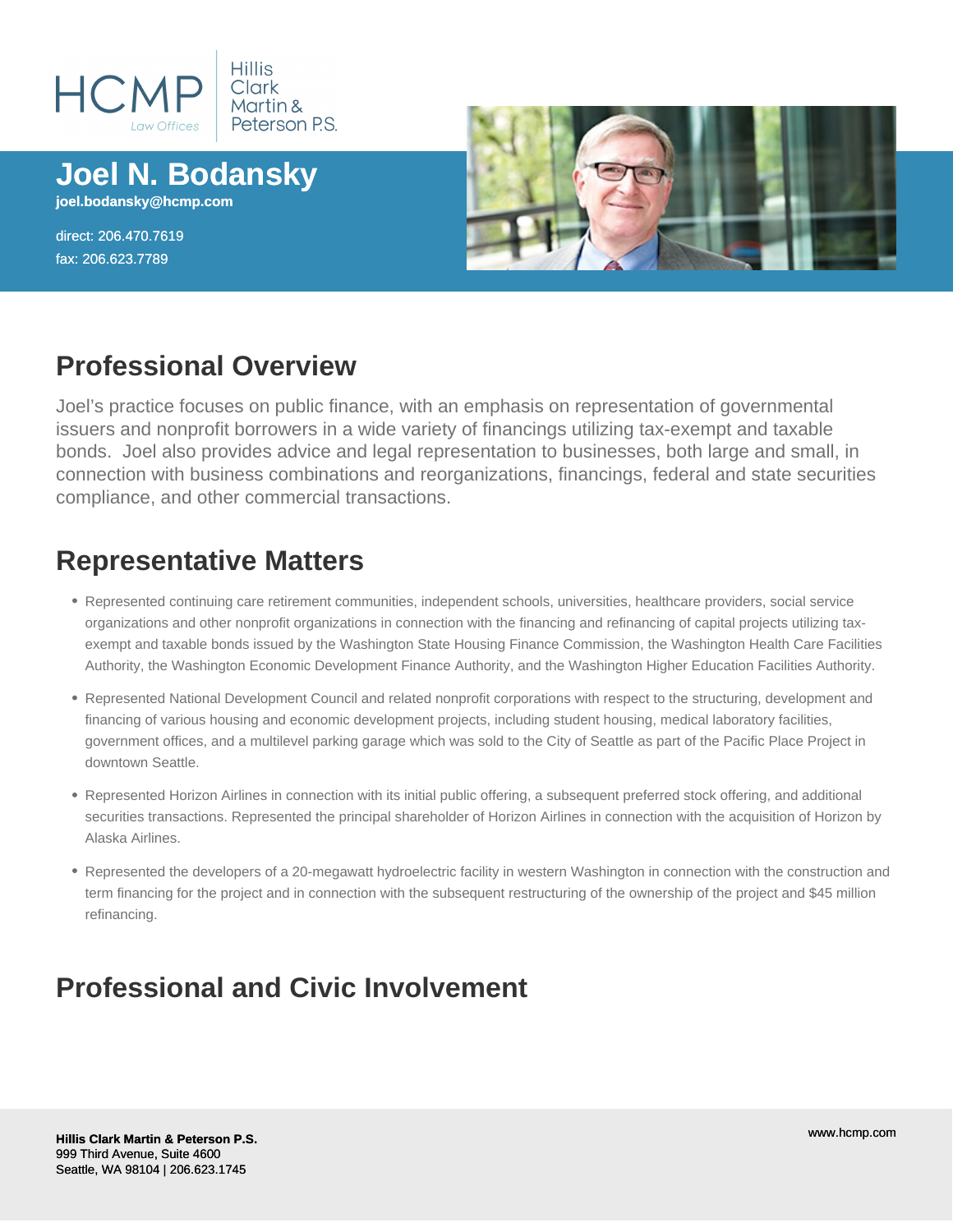

- Washington State Bar Association Business Law Section, Chair, 1999 - 2000 Executive Committee, 1994 - 2001, 2003 - 2017 Committee on Third-Party Legal Opinions in Commercial Transactions, 1991 - present
- Intiman Theatre, Seattle, Washington Board of Trustees, 1993 - 2005, 2011 - 2015 Co-Chair of Artistic Director Search Committee, 1999 Vice Chair of Managing Director Search Committee, 2008

# **Honors / Awards / Prior Experience**

- Repeatedly recognized by *The Best Lawyers in America*<sup>®</sup> in the fields of Public Finance Law and Corporate Law, most recently for 2022.
- Named the 2021 Best Lawyers in America<sup>®</sup> Corporate Law "Lawyer of the Year" in Seattle.
- A/V Preeminent Lawyer, Martindale Hubbell.
- Repeatedly recognized as a Super Lawyer by Washington Super Lawyers.
- Law Clerk to The Honorable Dolores K. Sloviter, U.S. Third Circuit Court of Appeals, 1981 1983.

## **Education**

- J.D., University of Chicago Law School, cum laude, 1981 Order of the Coif Associate Editor, University of Chicago Law Review
- A.B., Harvard College, magna cum laude, 1976

## **Bar/Court Admissions**

Washington State Courts